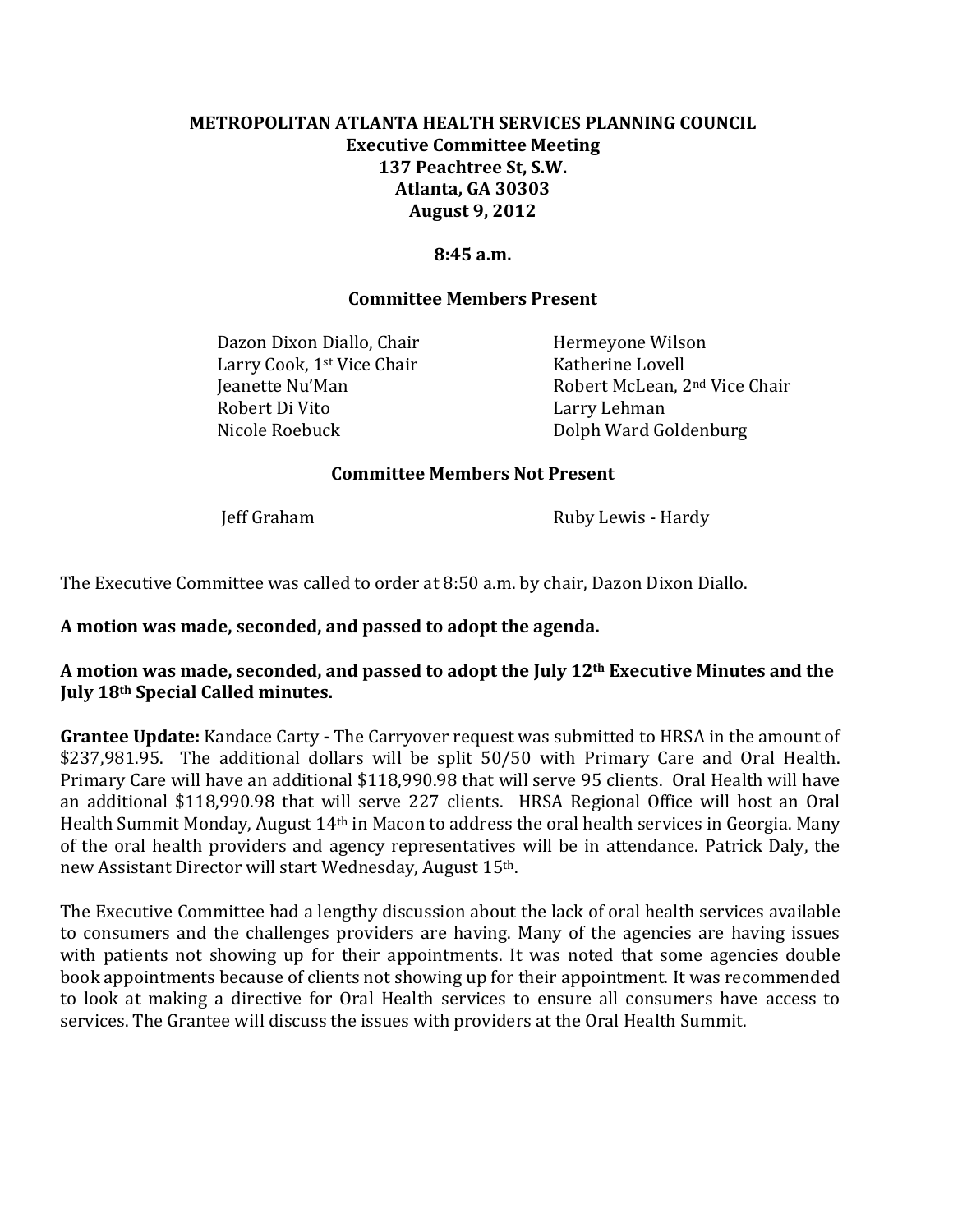**Priorities Committee-** *Action Item -* Mr. Robert Di Vito commended the Priorities Committee member's participation in the recent priority- setting process. Eleven members were present at all meetings with 7 to 8 of the members being consumers. There was great Consumer involvement in process.

The Priorities Committee met in June, July and August and heard presentations from the Department of Public Health, SEATEC, Assessment Committee and other Planning Council Committees. The overall message that was brought to the Committee's attention from SEATEC and the Department of Public Health is that both younger and older patents are presenting with HIV/AIDS and are seeking care during the advanced stages of the disease.

After reviewing the information, the Committee recommended to continue to use the FY 2012 ranking because information presented by SEATEC, the Department of Public Health, agencies and individuals provided no sufficient reason to change the category rankings for FY 2013.

#### **FY2013 Service Priority Category Ranking**

Based on the Committee's recommendation, the proposed rankings for FY 2013 are as follows:

- 1. Primary Care
- 2. Oral Health
- 3. AIDS Pharmaceutical Assistance (APA)
- 4. Case Management
- 5. Mental Health
- 6. Substance Abuse
- 7. Support Services
	- a. Food
	- b. Emergency Assistance
	- c. Psychosocial Support
	- d. Medical Transportation
	- e. Legal Services
	- f. Linguistic Services
	- g. Child Care
- 8. Quality Management
- 9. Housing
- 10. Early Intervention Services (EIS)
- 11. Home Health
- 12. Hospice
- 13. Council Support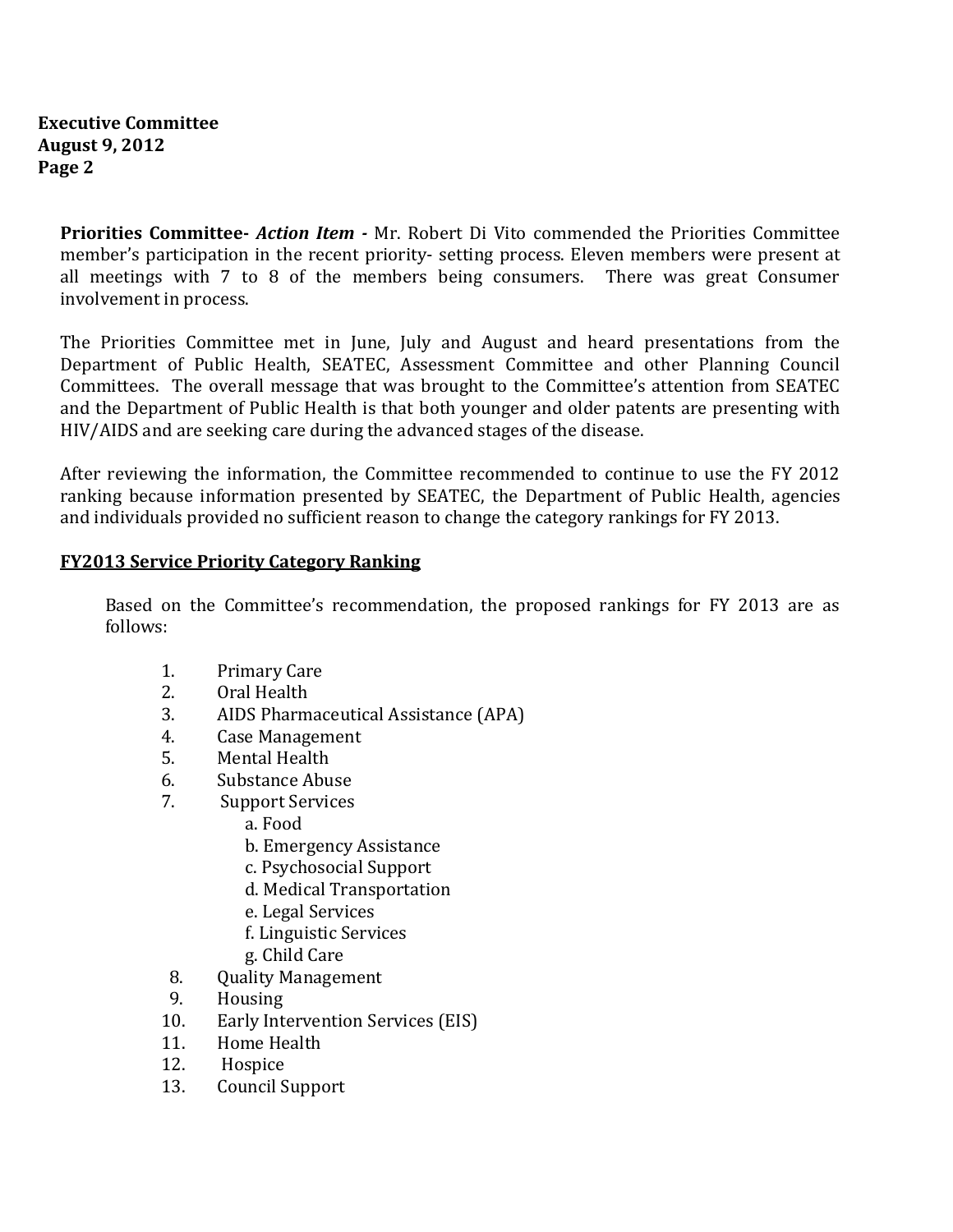#### **Executive Committee August 9, 2012 Page 3**

The Executive Committee asked why Housing, EIS, Home Health and Hospice are listed as priority rankings within the service priority categories. It was noted that the Committee recognizes Housing is a critical need and is important to the EMA and is Home Health and Hospice are funded by other resources. The Executive Committee recommended examining all service categories that are provided by HRSA but are being funded from other outside sources for consistency.

The Committee determined that it would in the best interest of Consumers if the Planning Council Chair, Priorities Committee Chair and the Assessment Committee Chair attend the Consumer Caucus meeting on Wednesday, August 15th to discuss the upcoming action items that will be presented to them by Priorities at the August  $16<sup>th</sup>$  Planning Council meeting.

# **Action Item I - A motion was made, seconded and passed to maintain the current FY 2012 Priority Category rankings for FY 2013. Yes: 8 No: 1**

## **FY2013 Funding Amount**

The Chair summarized several options that were considered by the Priorities Committee:

- To implement a new program or endeavor for Peer Navigators as recommended by the Consumer Caucus
- To take into consideration the State's receipt of \$8.4 million in Emergency Relief Funds for ADAP and their request not be considered for funding in FY2013 but to have the option to make such a request in the future if the need arises.
- The need for Primary Care continues to rise, even though the category has been kept flat in the \$10 million range; the Atlanta EMA nets 500 new patients each year.
- The request was make to keep Mental Health and Substance Abuse at flat-funding
- Oral Health services one of leading gaps in services.
- Childcare did not rate high in the Consumer Survey.
- Address the increase need in Emergency Assistance.

The Committee chose not to fund the State ADAP and further decided to take a conservative flat funding approach for FY2013. This decision was based in part on the presentation of the Public Policy Committee Chair, Jeff Graham.

The Chair and Committee members held lengthy discussions on all categories and the information and data that had been brought forward. After much deliberation, the Priorities Committee decided to take the \$300,000 from State ADAP and \$236,204 from AIDS Pharmaceutical Assistance (APA)s, combine the amount, divide evenly, and allocate to both Primary Care and Oral Health. From that point the priority service category funding allocations range process will be followed. Additionally, in the event of a decrease in funding, categories should be reduced proportionately.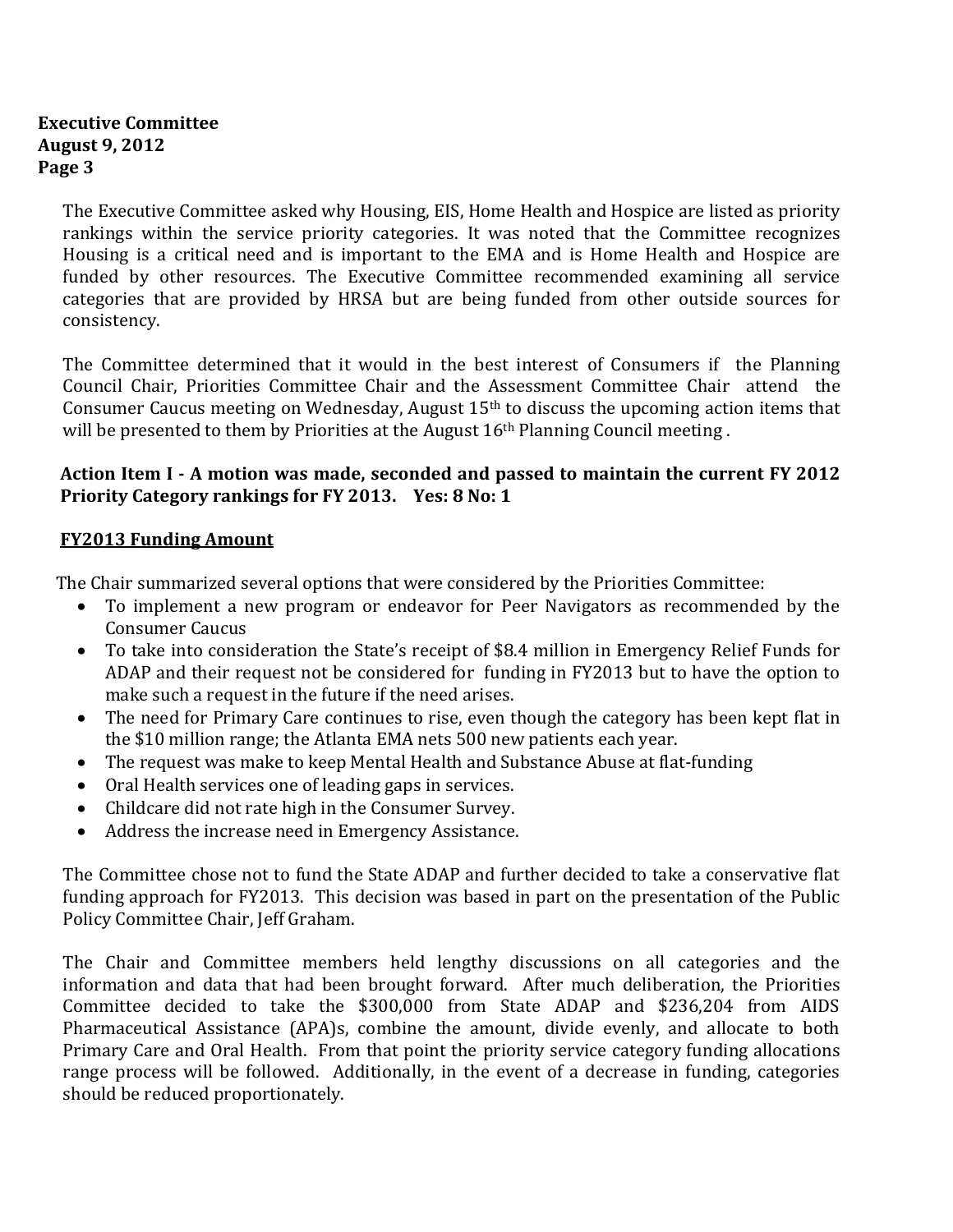**Executive Committee August 9, 2012 Page 4**

> **Action Item 2 - A motion was made, seconded and unanimously approved to use the FY 2012 total funding award in the amount of \$20,983,920 as the FY 2013 base funding allocation. Yes: 9 No: 0**

#### **FY 2013 Funding Ranges:**

The Committee discussed the issues of ranges and whether revised ranges are needed in the event of decreased or increased funding. The Committee recommendations are:

\*If there is a decrease in the award greater than \$250,000, the Priorities Committee will meet to discuss the impact of decreased funding and whether new funding allocations are needed.

\*If there is a decrease in the award between \$1.00 and \$250,000, the funding decrease will be divided based on funding allocation across all categories.

\*If there is an increase in the award between \$1.00 and \$500,000, funds will be split 50/50 between Primary Care and Oral Health.

\*If there is an increase in the award greater than \$500,000 and \$1,000,000, funds will proportionately allocated to all categories expect Quality Management and Council Support.

\*If there is an increase in the award greater than \$1,000,000, the Priorities Committee will reconvene to consider the funding in excess of \$1,000,000.

# **Action Item 3 - A motion was made, seconded and unanimously approved to adopt the Service Priority Category funding allocations and ranges for FY 2013. Yes: 9 No: 0**

## **FY2013 Local Directives (to be set):**

The Committee reviewed the FY 2012 Local Directives and determined to retain the current the FY2012 directives for FY2013 (See Attachment)

## **Action Item 4 - A motion was made, seconded and unanimously approved to maintain the FY 2012 Directives as the FY 2013 Directives. Yes: 9 No: 0**

## **A motion was made, seconded and carried to extend the meeting until 10:30 a.m.**